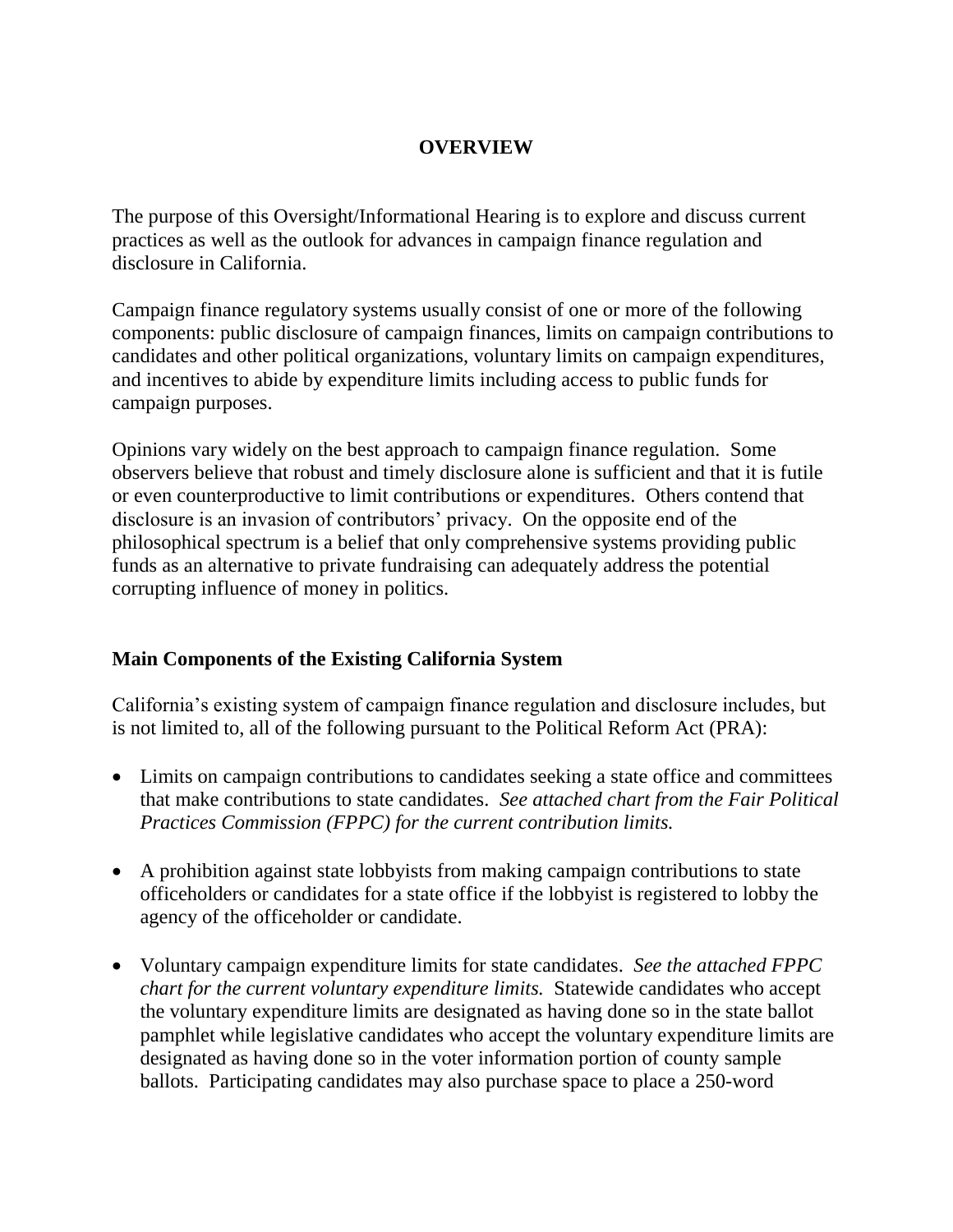statement in these publications.

- A ban on the use of public moneys for the purpose of seeking elective office.
- Requirements for state and local candidates, political committees, and slate mail organizations to file specified periodic and activity-based campaign finance reports, including semiannual statements, pre-election statements, supplemental pre-election statements, and late contribution/expenditure reports that include specified campaign finance information.
- A requirement that the Secretary of State (SOS), in consultation with the FPPC, provide an online and electronic filing system for use by specified state candidates, state committees, as well as state lobbyists, lobbying firms, and lobbyist employers. This online reporting and disclosure system is commonly referred to as the CAL-ACCESS system. The SOS must make all the data filed using the system available on the Internet for public viewing in an easily understood format and to provide a means whereby entities that are required to file statements or reports online or electronically with the SOS pursuant to the PRA, can submit those required filings free of charge.

### **Summary of Notable Campaign Finance Ballot Measures**

#### Proposition 9

In response to the Watergate scandal, California voters approved an initiative, Proposition 9, which enacted the PRA, in June of 1974. The PRA has been amended hundreds of times since enactment and, among other things, currently regulates campaign finance disclosure, contributions, expenditures, lobbying practices, government conflicts of interest and ethics. Proposition 9 also established the FPPC which is charged with enforcing the PRA.

#### Propositions 68 and 73

In spite of Proposition 9's passage, prior to 1988 there were no limits on the amount of money candidates for California state office could accept or spend. In June of 1988 however, voters approved two separate campaign finance reform initiatives: Proposition 68 and Proposition 73. The California State Supreme Court eventually ruled that because the two measures contained conflicting comprehensive regulatory schemes they could not be merged and only one could be implemented. Since Proposition 73 received more affirmative votes than Proposition 68, the Court ordered the implementation of Proposition 73 and proclaimed all the provisions of Proposition 68 invalid. In 1990, all state and local elections were conducted under the Proposition 73 limits.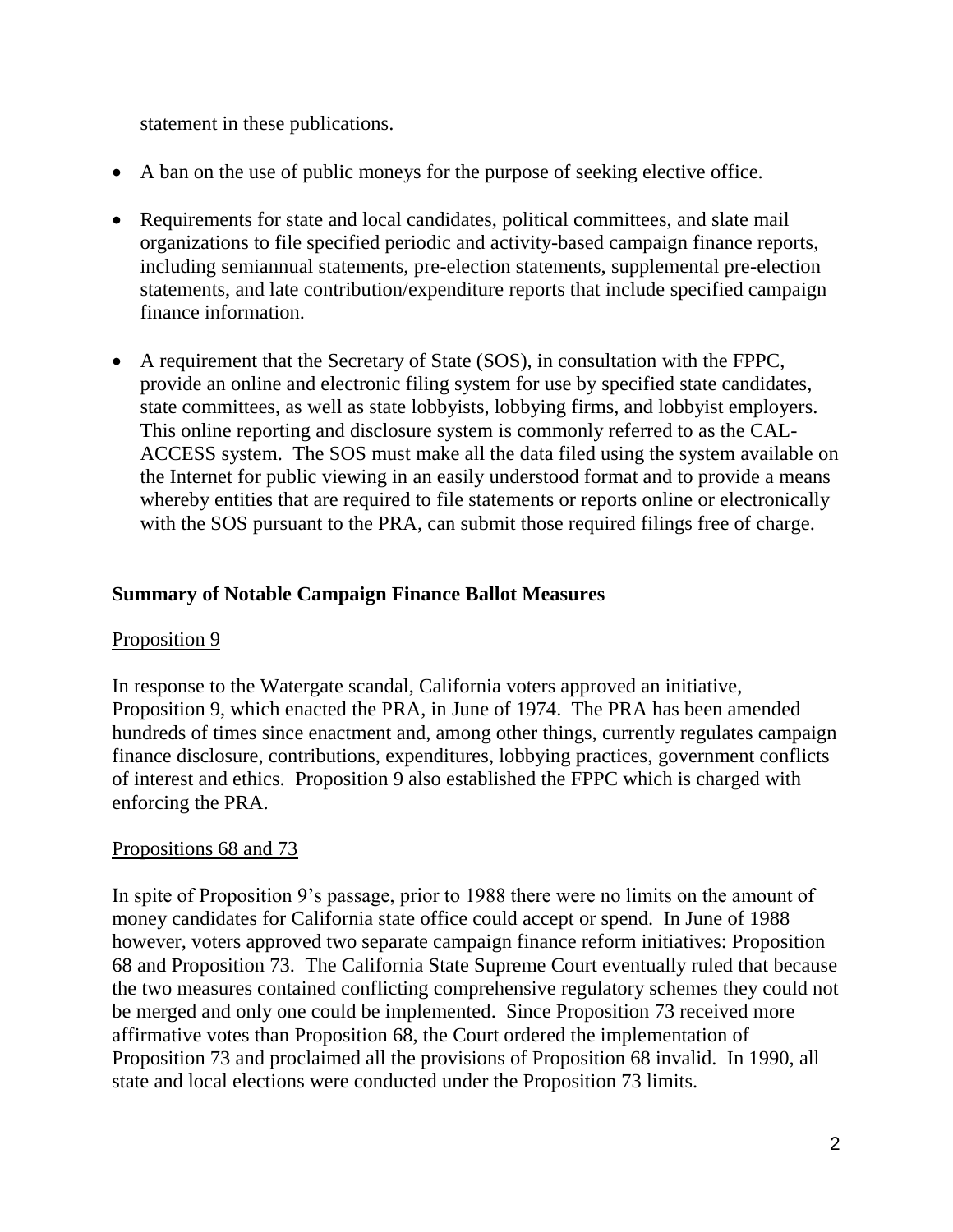Proposition 73 prohibited the use of public moneys for campaign purposes and limited the amount of contributions candidates, committees, and political parties could accept from all entities on a fiscal year basis (\$1,000, \$2,500, or \$5,000, depending on the source). It also prohibited the transfer of campaign funds between candidates. These same provisions also applied to special elections (but were based on election cycles rather than fiscal years). The competing Proposition 68 was a more comprehensive measure consisting not only of contribution limits, but partial public financing of campaigns for candidates who agreed to an overall limit on campaign expenditures.

Many of the provisions of Proposition 73 however, were ultimately found unconstitutional in federal court. The fiscal-year based contribution limits were deemed to discriminate against non-incumbents. The only provisions of Proposition 73 that survived legal challenge were the contribution limits for special elections, some restrictions on the type of mass mailings officeholders may send out at public expense, and the prohibition on the use of public money for campaign purposes.

### Proposition 208

Another initiative, Proposition 208 was approved by the voters in 1996. Proposition 208 was sponsored by many of the same individuals and organizations behind Proposition 68. This new measure enacted a campaign finance reform plan consisting of variable contribution limits, i.e., candidates who agree to abide by a voluntary expenditure cap would be rewarded with contribution limits higher than those imposed on candidates who refused the expenditure cap. Transfers of campaign funds between different candidates and their committees were also prohibited. Additionally, candidates for statewide office were prohibited from accepting contributions more than 12 months prior to the primary election while all other candidates were prohibited from accepting contributions more than six months prior to the primary election.

Proposition 208 was also challenged in federal court subsequent to passage and was almost immediately enjoined from enforcement. The court initially concluded that the contributions limits were so low that they precluded an opportunity to conduct a meaningful campaign and thereby infringed on a candidate's First Amendment rights (legislative candidates could not accept contributions in excess of \$250 per election from each donor, or \$500 if they accepted the expenditure cap). The court also suggested that the notion of variable contribution limits was coercive.

# Proposition 34

The proponents of Proposition 208 were still pursuing appeals in federal court when it was largely repealed by Proposition 34 which was placed on the ballot by the Legislature and approved by the voters in November of 2000. Proposition 34, in conjunction with follow-up legislation, imposed contribution limits, limited candidate-to-candidate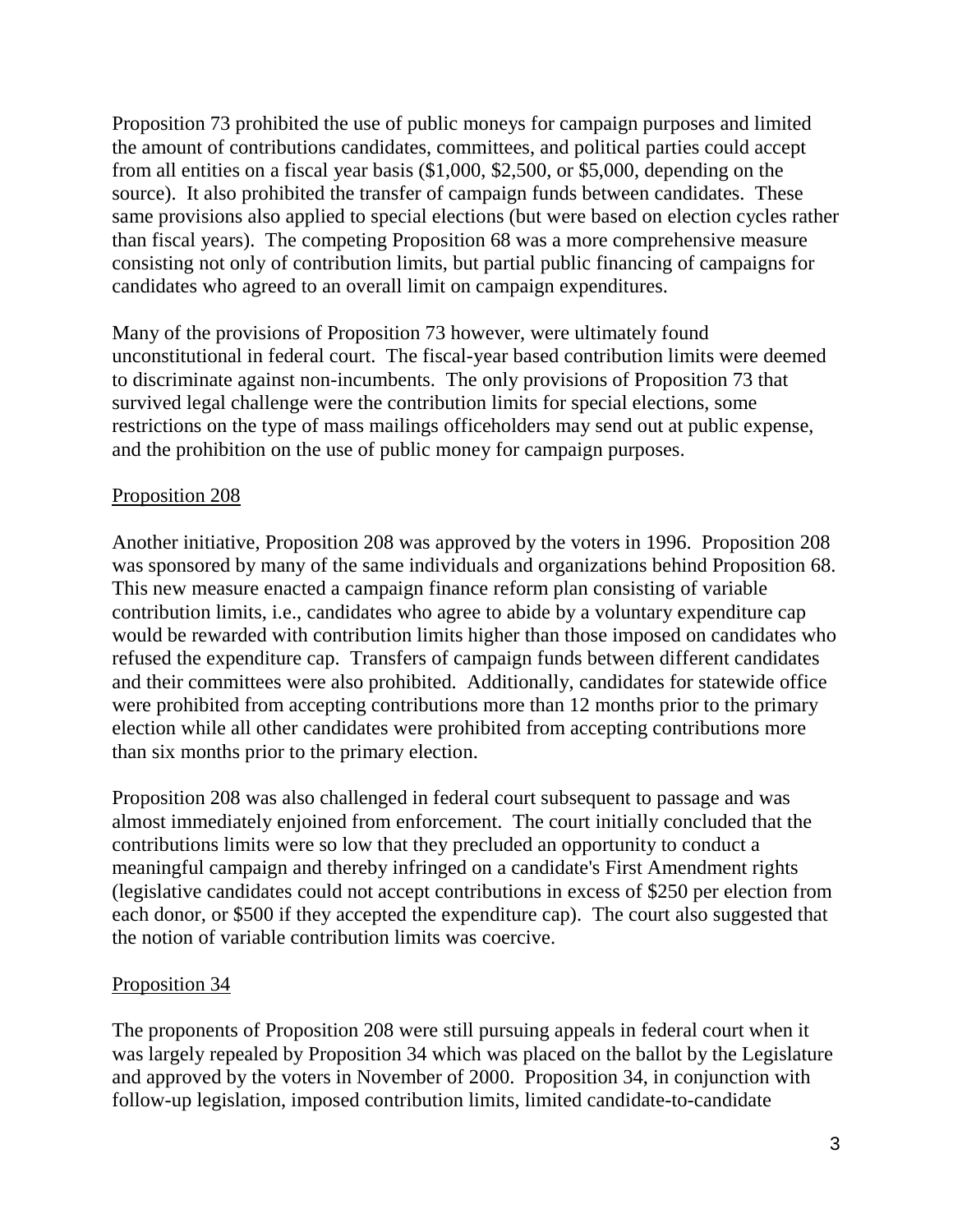transfers, prohibited certain lobbyist contributions, provided for voluntary spending limits in exchange for candidate access to ballot pamphlets, enhanced on-line reporting of large contributions, and increased fines for violations of the PRA. These provisions are still in effect today. A federal court subsequently invalidated one of Proposition 34's slate mail disclosure requirements.

# Proposition 89

Proposition 89, an initiative measure which appeared on the November 7, 2006 General Election ballot, was defeated by an almost 3-1 margin. Proposition 89 would have enacted a "clean money" system of campaign financing similar to those currently in place in Arizona and Maine. Under "clean money," participating candidates would qualify for large amounts of public funds to expend on their campaigns once they collect a threshold amount of small (\$5) qualifying contributions. Once qualified, candidates could not raise or spend campaign funds from any other source other than the "clean money" (with limited exceptions). Proposition 89 also lowered the current limit on contributions that non-participating candidates may accept and placed restrictions on direct corporate contributions to initiative campaigns. Proposition 89 would have funded the "clean money" system by raising roughly \$200 million per year through an increase in the current income tax on corporations and specified financial institutions.

# Proposition 15

Proposition 15, another "clean money" system was placed on the June, 2010 ballot by the Legislature. While it fared better than Proposition 89, it was nevertheless defeated 57.3% to 42.7%. Proposition 15 would have created a pilot project whereby qualifying candidates for SOS could have received public campaign funds for the 2014 and 2018 elections if they agreed not to accept most private contributions. Funding would have come from a substantial increase in the filing fees for lobbyists and their employers. State courts in Arizona and Vermont had invalidated lobbyist fees that were used to fund public financing programs similar to this one. Prior to the election, lobbyists' lawyers filed suit in both state and federal court but in both instances, the courts held that the issue was not yet ripe for review since Proposition 15 had yet to be approved by the voters. With the defeat at the polls, the lawsuit was dropped.

# **Existing Systems in California Municipalities and Other States**

Several California municipalities as other states regulate campaign financing in myriad ways including disclosure, contribution limits, public financing, or some combination thereof. The ban on use of public funds for campaign purposes enacted by Proposition 73 as discussed above has been interpreted to not apply to charter cities. California cities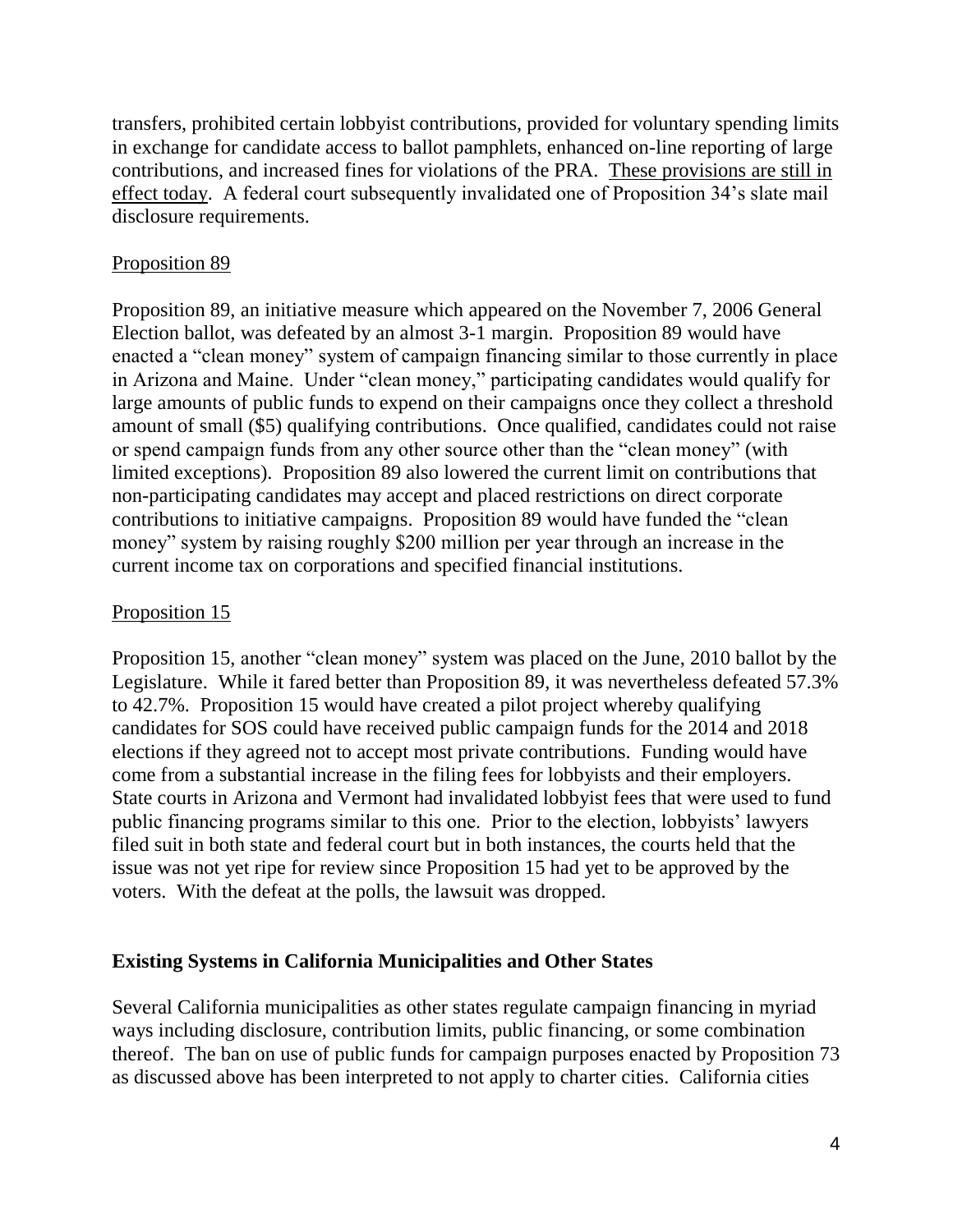that offer some form of public funding for candidates include Long Beach, Los Angeles, Oakland, and San Francisco.

Other states that offer some form of public funding for candidates include Arizona, Connecticut, Florida, Hawaii, Maine, Maryland, Massachusetts, Michigan, Minnesota, New Mexico, Rhode Island, and West Virginia.

*For a broader discussion and more detailed description of these systems see the attached documents from the National Conference of State Legislatures (NCSL), California Common Cause, and the Campaign Legal center. For a complete list and copies of local California campaign finance ordnances visit the FPPC's website at the following link: <http://www.fppc.ca.gov/%5C/index.php?id=9> .*

### **Effect of Supreme Court Decisions**

Numerous decisions handed down by the Supreme Court of the United States over the last four decades has shaped the ability of our federal, state, and local governments to regulate campaign financing more than any other factor. Laws regulating the disclosure of campaign finances have been generally upheld by the Supreme Court although challenges are still common and legislative bodies continually attempt to address exploited loopholes. However, beginning with their decision in *Buckley v. Valeo* in 1976, and up through and including their decision in *McCutcheon v. Federal Election Commission* in 2014, the Supreme Court has struck down on First Amendment grounds several provisions of federal, state, and municipal campaign finance law. For instance:

- Limits on direct campaign contributions to candidates and their committees are permissible in order to address the possibility or perception of corruption but the limits cannot be so low as to prevent the candidates from running an effective campaign.
- Limits on overall campaign expenditures are not permissible and therefore must be voluntary. The Court has upheld the legitimacy of offering non-coercive incentives such as public financing to encourage candidates to abide by voluntary expenditure limits.
- Limits on the amounts and sources of expenditures for communications that expressly advocate support or opposition to clearly identified candidates made by entities without the consultation, coordination, or with the express, prior consent of any affected candidates are impermissible. These types of expenditures are commonly known as "independent expenditures." It should be noted however that bans on direct campaign contributions and independent expenditures made by foreign nationals are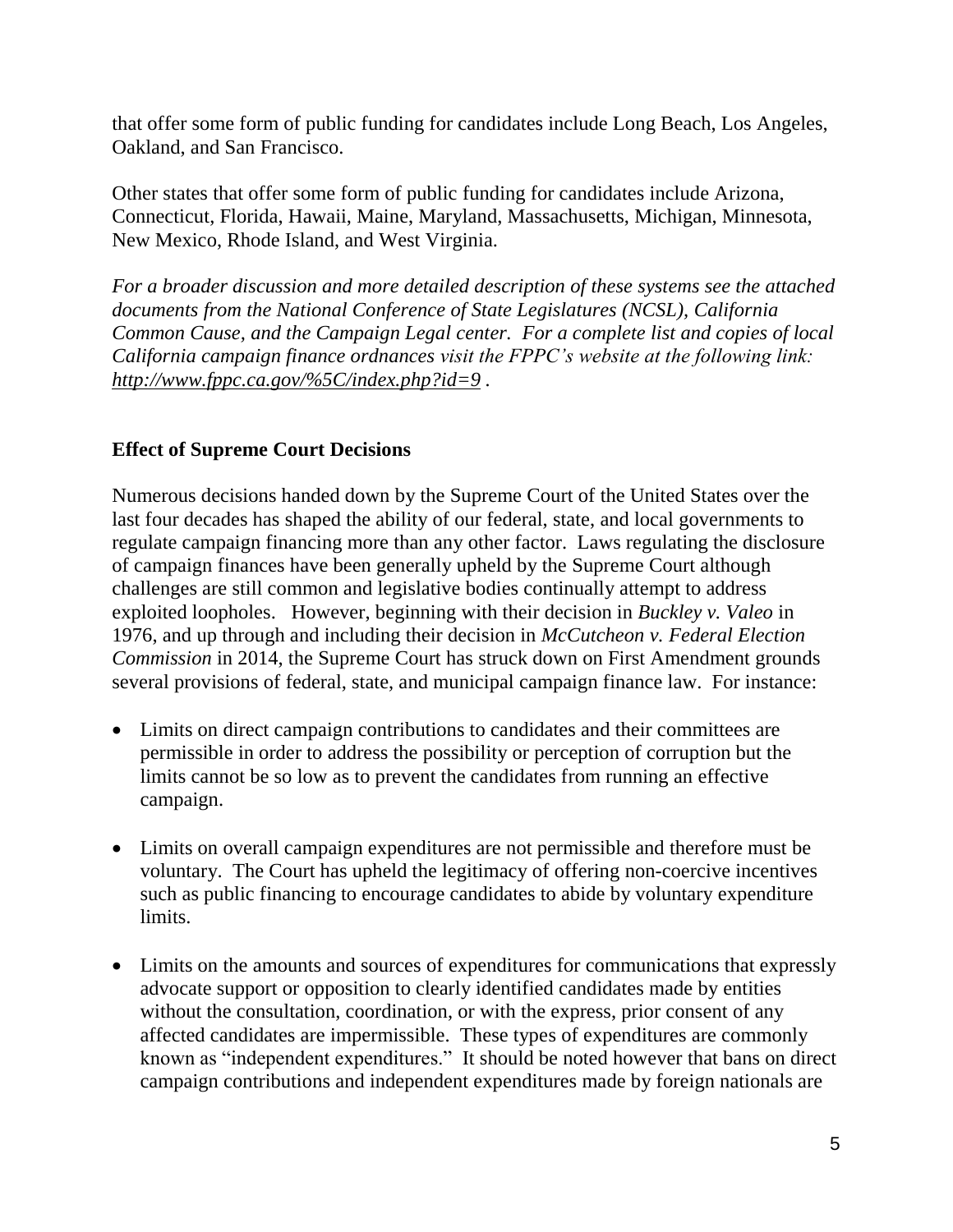still intact.

- Limits on the aggregate amount of campaign contributions made to candidates and other political entities within any applicable individual limits by a single contributor are impermissible.
- Limits on campaign contributions to ballot measure committees are impermissible.

It should be noted that legal challenges to campaign finance regulations are ongoing and it is safe to assume that the Supreme Court will continue to rule on some of those challenges. Some observers predict that the Court will continue to invalidate camapaign finance regulations further given its recent rulings. For instance, in a April 18, 2014 column that appeared in the Orange County Register (*see attached*), Professor Erwin Chemerinsky, Dean of the UC Irvine School of Law states, "There also be a wave of challenges to federal, state and local laws limiting the size of contributions. Indeed, anything other than disclosure laws – which the court has consistently upheld – are likely to be declared unconstitutional."

### **Cal-Access Issues and Map Light Partnership**

Created in 1999, Cal-Access is the database and filing system the SOS has used to make much of the lobbying and campaign finance information available online at no cost to users. On November 30, 2011, the Cal-Access system went down, and the system was unavailable for most of the month of December. Although the system has remained online since the cause of the failure was addressed, frequent concerns have been expressed by users and other observers regarding the current state and usefulness of Cal-Access.

In 2012, the Legislature enacted SB 1001 (Yee) which imposed a \$50 annual fee on political committees that are required to file disclosure reports pursuant to the PRA and increased the fee on lobbying firms and lobbyist employers from \$25 to \$50 per year per lobbyist. The revenue generated by the bill is deposited into the Political Disclosure, Accountability, Transparency, and Access Fund (PDATA Fund), and is available to be used to update or replace Cal-Access. It is estimated that these fees result in approximately \$450,000 of new revenue yearly for the PDATA Fund. Subsequent legislative efforts to upgrade or replace the system since passage of SB 1001 have so far proved unsuccessful.

On September 3, 2015, the SOS announced the launching of Power Search, a new open source campaign finance search engine available on the SOS's website described as "the first step in modernizing and upgrading Cal-Access." Power Search was developed in conjunction with MapLight, a nonprofit, nonpartisan research organization that tracks money's influence on politics and funded with a grant from the James Irvine Foundation.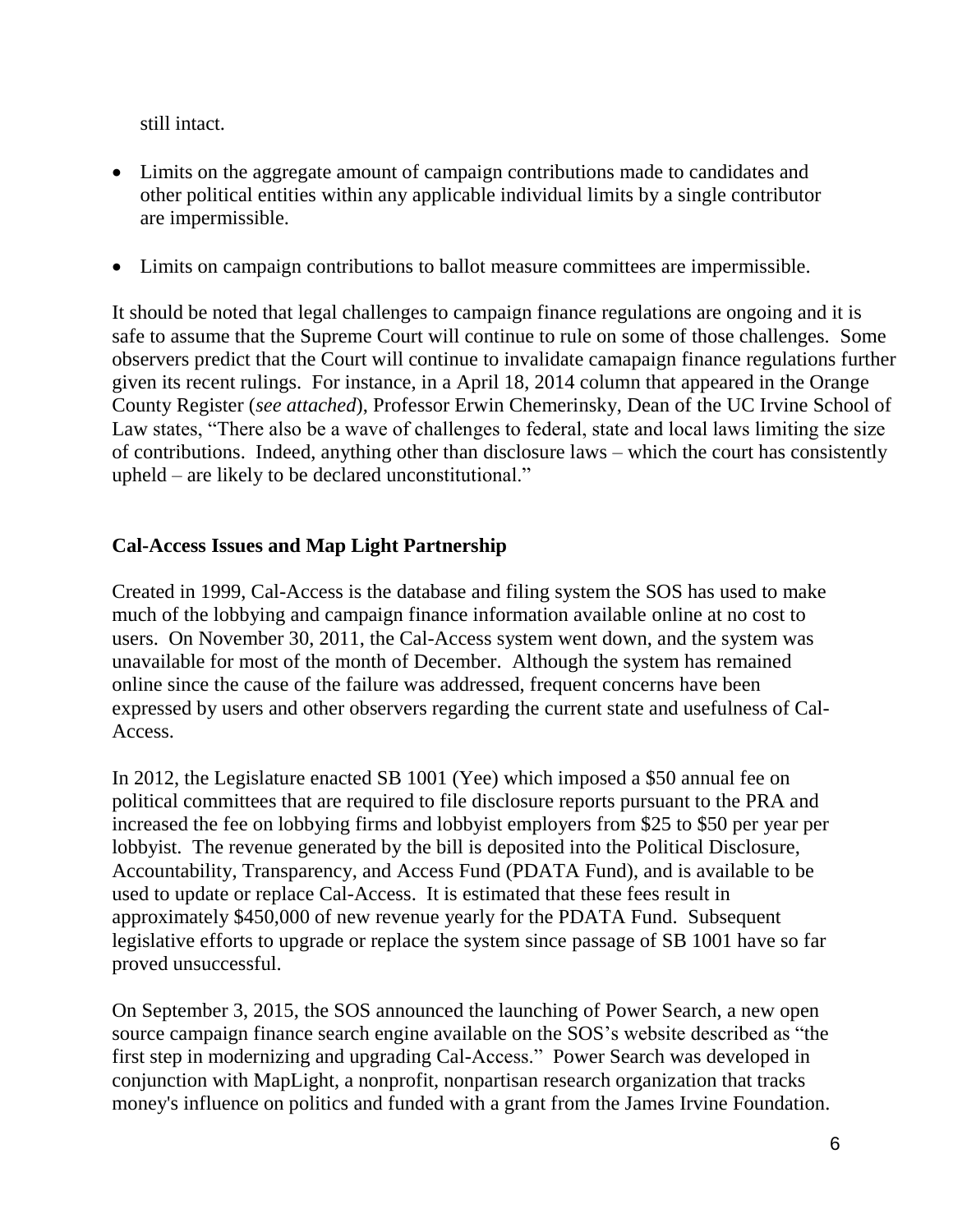According to the SOS, "The new Power Search tool provides an easy-to-use interface to search campaign finance data that is refreshed daily from the state's existing CAL-ACCESS system."

## **Recent Legislative Action Related to Campaign Finance and Disclosure**

The Legislature has considered several significant bills addressing various aspects of campaign finance regulation and disclosure in recent years including, but not limited to, all of the following:

SB 27 (Correa), Chapter 16 of 2014. Established conditions under which a nonprofit corporation or other multipurpose organization (MPO), as defined, that makes campaign contributions or expenditures is required to publicly disclose names of its donors. Requires the FPPC's Web site to include a list of the largest contributors to committees that support or oppose state ballot measures or candidates, as specified.

SB 52 (Leno), of 2014. Died on Assembly floor. Required certain political advertisements disseminated by a committee other than a political party or candidatecontrolled committee to disclose the contributors making the two largest (radio) or three largest (television, video, mass mailing, or print) cumulative contributions to the committee and the name of the committee paying for the ad, as specified.

SB 844 (Pavley), Chapter 920 of 2014. Required the SOS to create an Internet Web site, or use other available technology, to consolidate information about each state ballot measure in a manner that is easy for voters to access and understand, including a current list of the top 10 contributors supporting and opposing a ballot measure.

SB 1272 (Lieu), Chapter 175 of 2014. Required the following advisory question to be placed on the statewide ballot "Shall the Congress of the United States propose, and the California Legislature ratify, an amendment or amendments to the United States Constitution to overturn *Citizens United v. Federal Election Commission* (2010) 558 U.S. 310, and other applicable judicial precedents, to allow the full regulation or limitation of campaign contributions and spending, to ensure that all citizens, regardless of wealth, may express their views to one another, and to make clear that the rights protected by the United States Constitution are the rights of natural persons only?" However, On August 11, 2014, SB 1272 (Proposition 49) was removed from the ballot by order of the California Supreme Court. A decision from the Court on whether to permit Proposition 49 to appear on the ballot is still pending.

SB 1441 (Lara), Chapter 930 of 2014 and AB 1673 (Garcia), Chapter 882 of 2014. Identical bills that revised the definition of "contribution" to include a payment made by a lobbyist or a cohabitant of a lobbyist for costs related to a fundraising event held at the